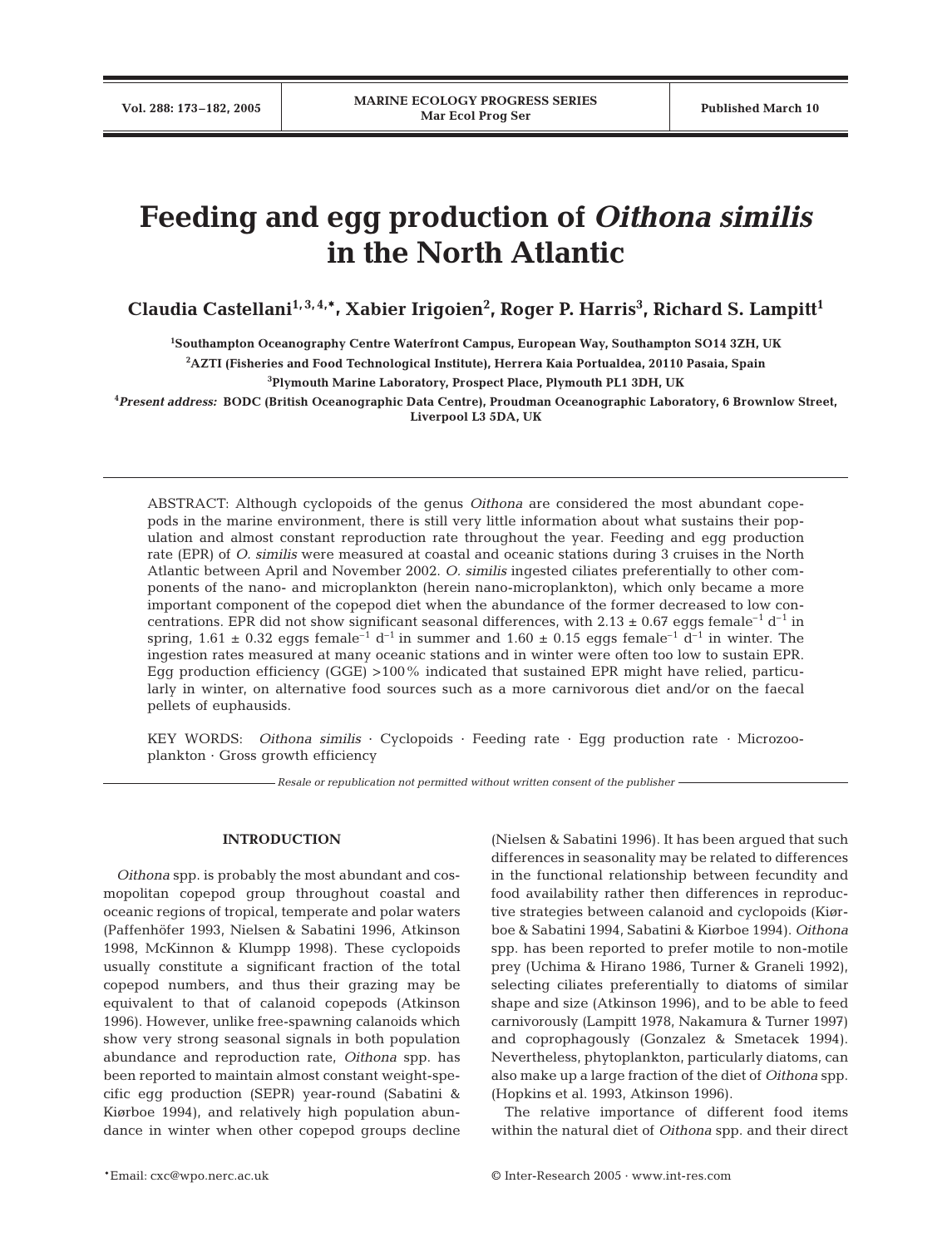contribution to egg production still remains uncertain (Paffenhöfer 1993, Atkinson 1998). One reason for such a shortcoming is that there has been no single comprehensive study considering the feeding and reproductive ecology of *Oithona* spp. at different times of the year in contrasting situations of relatively food-rich shelf areas and relatively food-poor open ocean waters. Although protozoans can be the most important food source of *Oithona* spp. in spring in coastal areas, their dietary contribution to reproduction is unknown. In addition, it is also unclear whether the relatively high reproductive activity in winter and in the open ocean can be fuelled by a diet of small flagellates  $\left( < 5 \right)$  to 10 µm), which may represent the most abundant food source in many temperate areas (Sabatini & Kiørboe 1994), or by a more carnivorous diet (Atkinson & Shreeve 1995).

The present study investigates the relationship between feeding and fecundity of *Oithona similis* during 3 cruises in the North Atlantic at coastal and oceanic stations. In particular we asked the following questions: (1) Which food source is likely to sustain *O. similis* egg production at different times of the year? (2) Can a diet of flagellates alone sustain *O. similis* reproduction in winter and in open waters?

# **MATERIALS AND METHODS**

**Feeding experiments.** The feeding rates of *Oithona similis* were measured during shipboard experiments carried out during RRS 'Discovery' cruises D262, D264 and D267 in the Irminger Basin in spring, summer and autumn-winter 2002 respectively. Experimental stations are presented in Fig. 1.

The *Oithona similis* for the feeding experiments were picked from 63 µm net samples vertically collected from 120 m depth at each experimental station. Feeding rates on the different nano- and microplanktonic groups were estimated by incubating 15 to 25 adult female *O. similis* in 200 ml bottles filled with water from the chlorophyll *a* (chl *a*) maximum. We incubated 3 replicates and 3 control bottles on a plankton wheel (1 rpm) for 24 h in the dark at the mixedlayer temperature. An additional bottle was filled and immediately fixed to estimate the abundance at the start of the experiment. At the end of the experiment Lugol's iodine was added to the bottles to a final concentration of 2% (Nielsen & Kiørboe 1994). Half of the bottle volume was settled (Utermöhl 1958) and counted with an inverted microscope (following Båmstedt et al 2002). Heterotrophic dinoflagellates were separated from autotrophic forms according to taxonomical criteria (Lessard & Swift 1986, Burkill et al 1993). Cell volume was converted to carbon according

to Strathmann (1967) for phytoplankton and using a factor of 0.19 pgC  $\mu$ m<sup>-3</sup> for ciliates (Putt & Stoecker 1989). Filtration and ingestion rates in the incubations were calculated according to the equation of Frost (1972) for the taxa where there was a significant difference in abundance between controls and incubation bottles. Food selection on specific phytoplankton groups/species was quantified using the selectivity index proposed by Manly (1974) for variable prey populations.

**Egg production rates.** The egg production rates (EPR) of the *Oithona similis* population were calculated at each station using the female-to-egg ratio method (Edmondson 1971), by counting the eggs per sac and the number of females extracted from the preserved 63 µm net samples vertically collected from 120 m depth at each experimental station. The egg hatching rate at the temperature measured at each station was calculated using the equation of Nielsen et al (2002). We dissected 30 egg sacs, and sized and counted the eggs under an inverted microscope. Egg carbon content was estimated from egg volume assuming a conversion factor of 0.14 pgC  $\mu$ m<sup>-3</sup> (Kiørboe et al 1985, Huntley & Lopez 1992). The prosome length of 30 females was measured in the same way as for the eggs, and the length was converted to carbon by means of the length-weight regression of Sabatini & Kiørboe (1994).



Fig. 1. Map of study area in the Irminger Basin showing station positions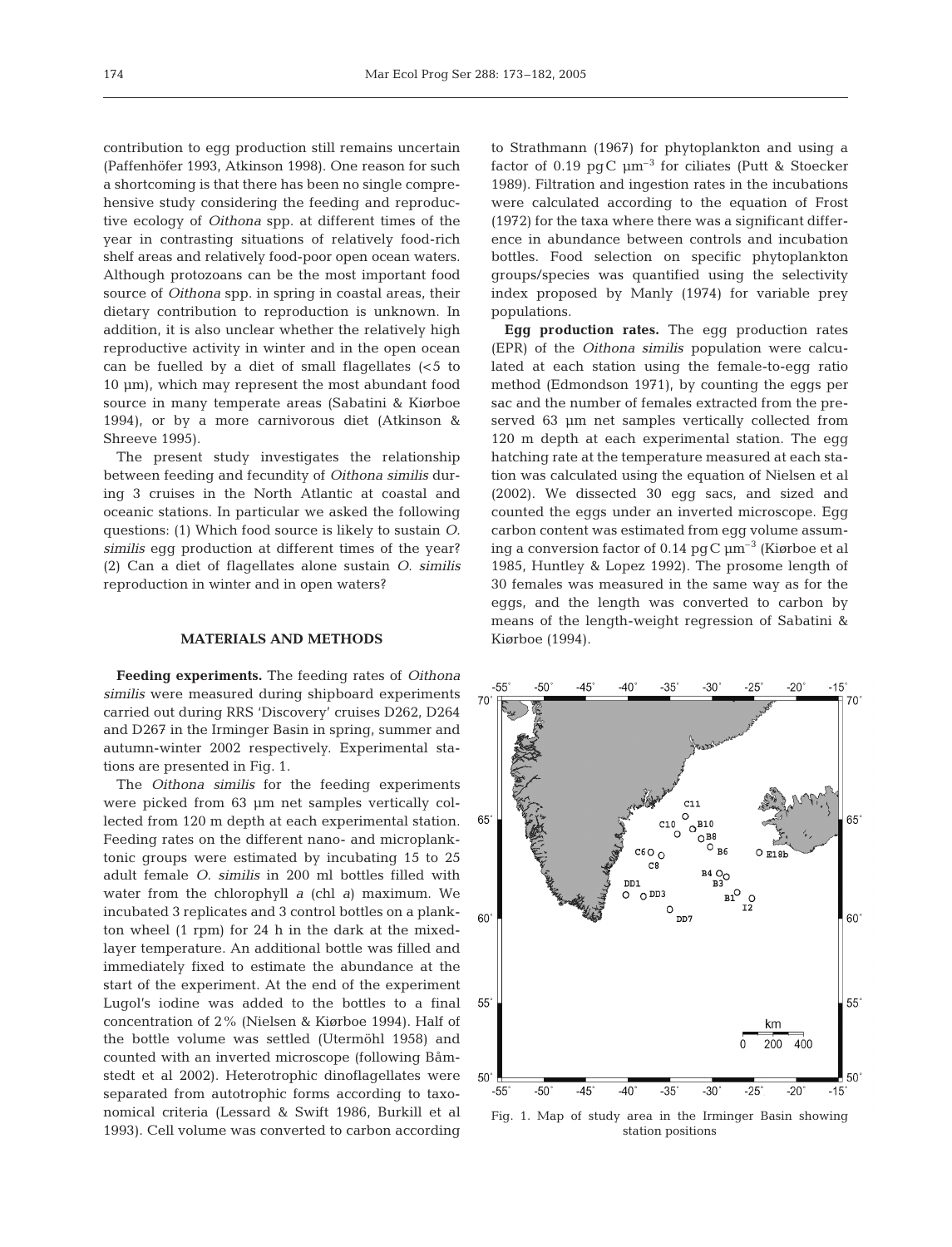## **RESULTS**

#### **Feeding environment**

The composition and biomass of the nano-microplankton differed substantially both during the 3 cruises and across stations (Fig. 2, Table 1). In spring the nano-microplankton in the Irminger Basin (10 to 169 mgC m–3) was dominated by ciliates (*Strombidium* spp. 20 to 30 µm, and *Myrionecta* spp. >30 µm) and nanoflagellates (5 µm). On the Greenland shelf, *Phaeo-*



Fig. 2. Initial composition and concentration of different nanoand microplankton groups at different stations in spring, summer and winter. Stations numbered as in Fig. 1 (sp: spring; su: summer; w: winter). HDinos.: heterotrophic dinoflagellates

*cystis* sp. and diatoms made up most of the biomass  $(i.e. >80\%)$ . In the Iceland Basin, the nano-microplankton community was dominated mostly by diatoms *(Chaetoceros pelagicus)* whereas the contribution of dinoflagellates *(Dinophysis acuminata, Gyrodinium britannicum)*, *Strombidium* spp. and small flagellates  $(2 to 5 um)$  was less important than at the other stations.

In summer, the total nano-microplankton biomass on the Greenland Shelf, ranging from 51.6 to 79.6 mgC  $m<sup>-3</sup>$ , was lower than in spring. At this time the nanomicroplankton was often dominated by small flagellates (2 to 5 µm) throughout all stations, whereas diatoms, particularly the genus *Tropidoneis* spp., were the second most important group.

In the autumn and winter, sampling was conducted in the Irminger Basin and off the coast of Iceland but not on the Greenland Shelf due to bad weather conditions. At this time, the nano-microplankton biomass was much lower than on the previous 2 cruises, ranging between 3.3 and  $\sim8$  mgC m<sup>-3</sup>. Again flagellates dominated the biomass at most stations, whereas dinoflagellates and ciliates alternated in order of importance.

#### **Feeding**

*Oithona similis* ingestion rates ranged from 8.4 to 113.1 ngC female<sup>-1</sup> d<sup>-1</sup> in spring, 22.5 to 96.3 ngC female<sup>-1</sup> d<sup>-1</sup> in summer, and 1.2 to 8.6 ngC female<sup>-1</sup> d<sup>-1</sup> in winter (Fig. 3). Ingestion rates were correlated with the total initial carbon concentration during spring except for those stations where *Phaeocystis* spp. dominated the microplankton. In summer and winter, ingestion rates were not correlated with carbon concentration and were overall lower than in spring. Feeding



Fig. 3. *Oithona similis*. Mean (±SD) ingestion rates (I) as a function of initial total carbon concentration. Regression line fitted to spring data excludes Stns C6-sp and C11-sp, which were dominated by *Phaeocystis* spp. colonies and the winter and summer stations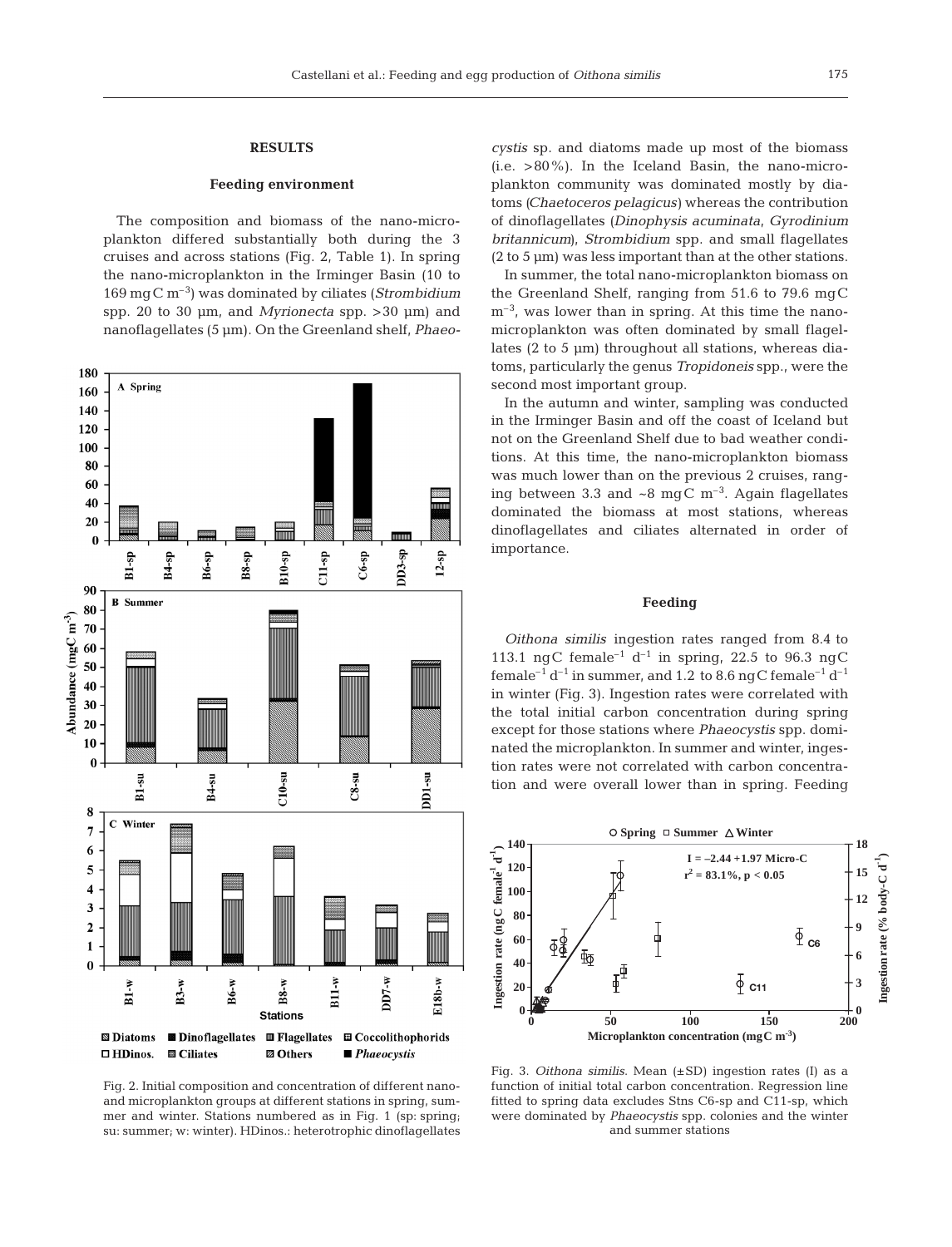

Fig. 4. *Oithona similis*. Mean (±SD) ingestion rates (I) as a function of total initial ciliate carbon (Cil-C) concentration. Regression line fitted to whole data set excluding Stn B1-sp, which was dominated by *Myrionecta* spp.

rates on ciliates in different seasons were overall positively correlated with ciliate abundance (Fig. 4).

#### **Clearance rates and prey selection**

During spring, *Oithona similis* females ingested ciliates *(Strombidium* spp. and *Myrionecta* spp.) and flagellates preferentially to other nano-microplankton. *Phaeocystis* spp. were never ingested even when they made up the largest proportion of the nano-microplankton carbon (Table 1, Stns C6-sp and C11-sp). In the Iceland Basin in spring at Stn I2-sp, where the largest proportion of the nano-microplankton was represented by diatoms *Chaetoceros pelagicus*, *O. similis* ingested dinoflagellates *Dinophysis acuminata*, flagellates (2 µm) and ciliates, which were less abundant than diatoms.

In summer and winter, whenever the proportion of ciliates in the nano-microplankton decreased to very low abundances, the flagellate and the pennate diatoms *Tropidoneis* spp. made up the largest part of the *Oithona similis* diet. Overall, the highest clearance rates were generally measured for ciliates, particularly *Strombidium* spp. and *Myrionecta* spp. However, other less-abundant prey such as coccolithophorids and dinoflagellates could also be filtered at high rates, particularly when ciliates were scarce (Table 1).

## **EPR and GGE**

The *Oithona similis* EPR was very variable, both temporally and spatially. As a result, although mean (±SD) EPR was on average higher in spring  $(2.1 \pm 0.7 \text{ eggs fe-}$ male<sup>-1</sup> d<sup>-1</sup>) than in summer (1.6  $\pm$  0.3 eggs female<sup>-1</sup> d<sup>-1</sup>) and winter (1.6  $\pm$  0.2 eggs female<sup>-1</sup> d<sup>-1</sup>), the difference in fecundity between seasons was on average not significant (ANOVA,  $df = 19$ ,  $F = 2.99$ ,  $p = 0.77$ ). The mean



Fig. 5. *Oithona similis*. Relationship between weight-specific egg production rate (SEPR) and weight-specific ingestion (S-Ing) rates of total ciliates

prosome length (±SD) of the *O. similis* females at the experimental stations ranged from  $505 \pm 11$  µm (or  $650 \pm 3$  ng C) in winter,  $510 \pm 25$  µm (or  $680 \pm 8$  ng C) in spring, and  $498 \mu m \pm 24$  (or  $540 \pm 3$  ng C) in summer. On the other hand, egg size did not vary with season averaging  $(\pm SD)$  60  $\pm 8$  µm in diameter.

The relationship between EPR and nano-microplankton ingested mirrored the pattern found between ingestion and food concentration. Overall, there was no correlation between EPR and total nano-microplankton carbon ingested whereas there was a significant relationship between SEPR and total ciliates ingested at all stations (Fig. 5). Comparison between ingestion rate and EPR showed that copepods reproduced at very low or no ingestion, suggesting that feeding might have been underestimated at some of the stations. This observation was confirmed by the generally high (i.e. >100%) estimates of egg production efficiencies (i.e. GGE = EPR/ ingestion rate  $\times$  100) that were obtained at several stations. Comparison between the ingestion rates calculated from EPR (i.e. assuming GGE of 30%, Ikeda & Motoda 1978) with the ingestion rates measured from feeding experiments at each station suggests that the underestimation of ingestion rates was probably most severe during winter (Fig. 6). Excluding the stations at which GGE was >100%, we estimated a mean GGE of  $47 \pm 16\%$ . Fig. 7 also shows that there was a positive relationship between GGE <100% and the percentage of ciliates in the diet, indicating that microzooplankton had higher nutritional quality for *Oithona similis* than other components of the nano-microplankton.

## **DISCUSSION**

#### **Ingestion rates and food selection**

The wide variety of nano-microplankton composition and abundance encountered at the North Atlantic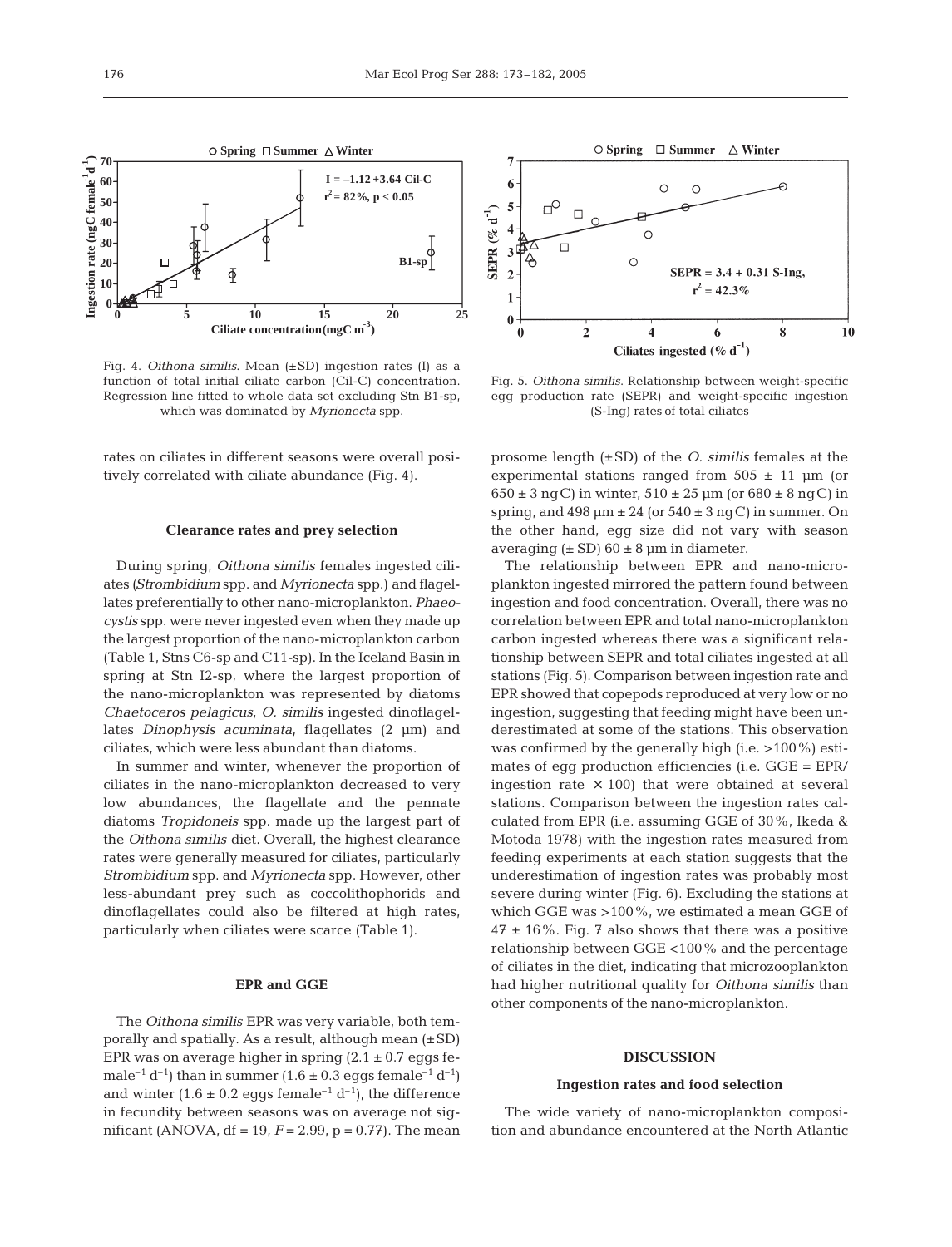

Fig. 6. *Oithona similis*. Comparison between ingestion rates (I, ±SD) measured in feeding experiments and those estimated from EPR assuming an egg production efficiency (GGE) of 30%

stations during the year, in the present study, enabled the feeding ecology of *Oithona similis* to be investigated in some detail. The spatial and seasonal variation in the ingestion rates of adult females was related to both the abundance and the composition of the nano-microplankton. The highest ingestion rates were measured in spring and summer when nano-microplankton abundance was high, and the lowest in winter when abundance declined. The significance in the relationship between ingestion and nano-microplankton standing stock in spring, however, appeared to be related to the higher ciliate abundance found at this time of the year compared to summer and winter (Fig. 3). This observation is clearly supported by the significant relationship found between ingestion rates and abundance for the whole data set when total ciliates alone were considered (Fig. 4).

*Oithona similis* did, in fact, clear ciliates at a higher rate than the other more abundant nano-microplankton



Fig. 7. *Oithona similis*. Relationship between egg production efficiency (GGE) and percentage carbon in diet of females at different stations. Regression line fitted to data excluding GGE >75%

organisms, indicating that it was feeding selectively on this group (Table 1). Similarly, Atkinson (1996) found that *O. similis* cleared ciliates faster than phytoplankton (i.e. centric diatoms) of similar size. The highest clearance rates were measured for *O. similis* feeding on *Strombidium* spp. 20 to 30  $\mu$ m (23 ml female<sup>-1</sup> d<sup>-1</sup>), which often also comprised the largest proportion of the diet of these copepods. The maximum clearance rates measured here on ciliates are within the reported range for *O. similis*: from ~7 ml female<sup>-1</sup> d<sup>-1</sup> (Atkinson & Shreeve 1995) to  $\sim$ 75 ml female<sup>-1</sup> d<sup>-1</sup> (Lonsdale et al. 2000). High clearance rates in this study were also measured on *Myrionecta* spp. (Table 1). Although the im-

portance of microzooplankton and ciliates in the diet of *Oithona* spp. has been recognised by other studies for other environments (Atkinson 1996, Nielsen & Sabatini 1996, Nakamura & Turner 1997, Lonsdale et al. 2000), none of the previous investigations have reported predation of *Oithona* spp. on *Myrionecta* spp. Copepod feeding efficiency is related to the different characteristics of their prey, including abundance, shape, size, behaviour and palatability and the predator itself (behaviour, hunger, etc.). The ability of *O. similis* to prey on such fast-swimming ciliates must be attributed to a combination of very high jump speeds and the reduced hydrodynamical disturbance characteristic of the genus *Oithona* (Svensen & Kiørboe 2000, Paffenhöfer & Mazzocchi 2002). Although *O. similis* preyed on *Myrionecta* spp., it is likely that its feeding efficiency on this prey might have been lower than that on other ciliates. The low ingestion rates measured in spring at Stn B1-sp (Fig. 4), where the highest biomass of ciliates was found, may probably be attributable to the low capture efficiency of *O. similis* feeding on *Myrionecta* spp., which dominated the ciliate assemblage (i.e. 54% of total ciliate carbon). It is also interesting that, although the maximum ciliate abundance  $(24.4 \text{ mg C m}^{-3})$  measured by Lonsdale et al. (2000) was similar to the maximum (23.5 mgC  $\rm m^{-3}$ ) measured in the present study at Stn B1-sp (Fig. 4), the filtration rates reported by Lonsdale et al. (2000) of ~75 ml female<sup>-1</sup> d<sup>-1</sup> at 0°C were ~8 times higher than the  $\sim 9$  ml female<sup>-1</sup> d<sup>-1</sup> measured here at 7°C. Nakamura & Turner (1997) found that the clearance rate of *O. similis* increased with increasing prey volume. Since the ciliates in Lonsdale et al.'s (2000) study were on average larger  $(2.54 \text{ ng C cell}^{-1})$  than those found in the Irminger Basin (1.39 ng C cell<sup>-1</sup>), it is possible that the lower filtration rates in the present study were the result both of lower feeding efficiency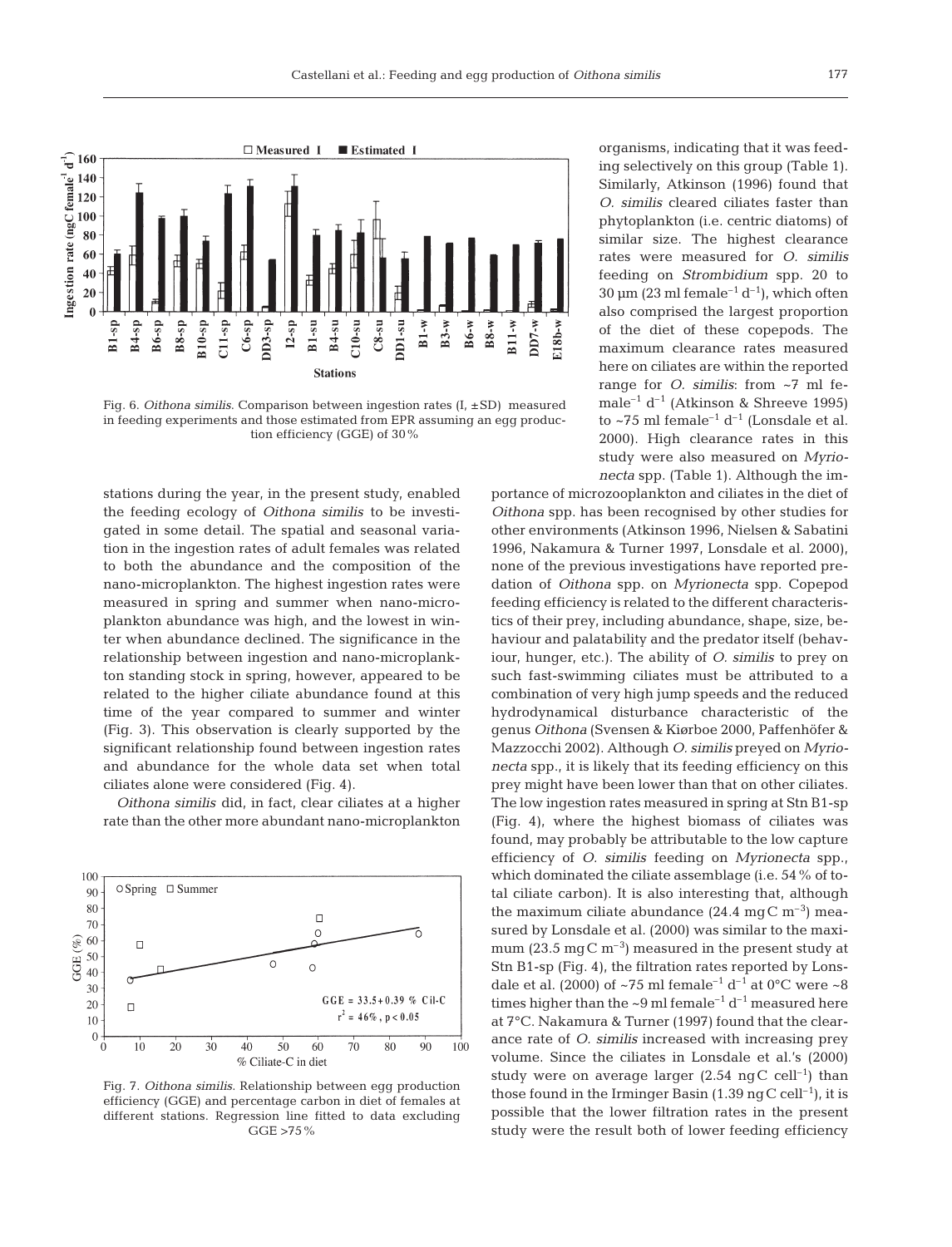Table 1. *Othona similis*. Feeding experiments. Experimental stations are shown in Fig. 1 (sp: spring; su: summer; w: winter). Table shows prey concentration at start of experiment, with percentage contribution to nano- a Table 1. *Oithona similis.* Feeding experiments. Experimental stations are shown in Fig. 1 (sp: spring; su: summer; w: winter). Table shows prey concentration at start of experiment, with percentage contribution to nano- and microplankton of each prey group/species in parentheses; clearance rates, ingestion rates (all data are means ± SD), and prey preference index (Manly's [1974] alpha values, SI, multiplied by 100 for convenience); A, H: plastidic and aplastidic dinoflagellates respectively; \*p < 0.1, \*\*p < 0.05, \*\*\*p < 0.01

| 57                                                                                     | $86***$<br>$34***$<br>$55***$<br>18***<br>$\overline{q}$ ***<br>$\frac{0}{35}$ ***<br>$45***$<br>$17***$<br>$11***$<br>$25$<br>$15***$<br>$\begin{array}{c}\n9 \overline{\phantom{0}} \\ 1 \overline{\phantom{0}} \\ 1 \overline{\phantom{0}} \\ \phantom{0} \overline{\phantom{0}} \\ 1 \overline{\phantom{0}} \\ \phantom{0} \end{array}$<br>$11***$<br>‡<br>`ಸೆ ಹಿಂ__<br>ದಿ<br>$6***$<br>59**<br>∴<br>4©<br>54*<br>$20^{\circ}_{8}$<br>$\circ$<br>$\circ$<br>$\circ$<br>$\circ$<br>$\circ$<br>$\overline{r}$<br>$\circ$<br>$\circ$<br>$\circ$<br>$\circ$<br>0<br>S<br>$\circ$ $\circ$ $\frac{1}{6}$                                                                                                                                                                                                                                                                                                                                                                                                                                                                                                                                                                                                                                                                               |
|----------------------------------------------------------------------------------------|--------------------------------------------------------------------------------------------------------------------------------------------------------------------------------------------------------------------------------------------------------------------------------------------------------------------------------------------------------------------------------------------------------------------------------------------------------------------------------------------------------------------------------------------------------------------------------------------------------------------------------------------------------------------------------------------------------------------------------------------------------------------------------------------------------------------------------------------------------------------------------------------------------------------------------------------------------------------------------------------------------------------------------------------------------------------------------------------------------------------------------------------------------------------------------------------------------------------------------------------------------------------------------------|
| Ingestion rate<br>(ngC cope-<br>$\bar{p}$ od <sup>-1</sup> d <sup>-1</sup> )           | $15.7***$<br>$14.4***$<br>$0.04***$<br>$\begin{array}{c} 22.9 \rightarrow \text{?} \\ 0.2 \rightarrow \text{?} \\ 0.5 \rightarrow \text{?} \\ 10.9 \rightarrow \text{?} \end{array}$<br>$11.7***$<br>$1.2***$<br>$0.5***$<br>$\begin{array}{c} 12.5 \rightarrow \ 0.0 \rightarrow \ 0.6 \rightarrow \ 12.9 \rightarrow \ 12.9 \rightarrow \ \end{array}$<br>$4***$<br>$13.9$<br>$11$<br>$1.1$<br>$6.8$<br>$2.9**$<br>3.0*<br>$20.9$<br>$0.5$ ***<br>$0.1***$<br>$20.5$<br>$16.1$<br>1.36<br>$\pm$ 16.9<br>35.3<br>23.1<br>6.6<br>0.2<br>$\circ$<br>4<br>0.5<br>5.5<br>0.5<br>بن<br>$\circ$<br>$\circ$<br>$\circ$<br>$\circ$<br>0<br>ග<br>0<br>$+1$<br>$^{\rm +}$<br>$^{\rm +}$<br>$+$<br>$\pm$<br>$\ddot{}$<br>$\ddot{}$<br>$\ddot{}$<br>$\pm$<br>$+$<br>$+1$<br>$+1$<br>$\pm$<br>$+1$<br>$+1$<br>$^{\rm +1}$<br>$\ddot{}$<br>$+1$<br>$\ddot{}$<br>$\pm$<br>$^{\rm +}$<br>$+$<br>$+1$<br>$+1$<br>$+$<br>$+1$<br>$+$<br>$+1$<br>$+$<br>$+$<br>$\pm$<br>$+1$<br>$+$<br>$+$<br>$+1$<br>$\pm$<br>$\pm$<br>$+$<br>$+1$<br>$+1$<br>$+$<br>$\frac{21.6}{18.0}$<br>17.6<br>$\circ$<br>0.5<br>63.7<br>13.971<br>$\frac{0.3}{2.2}$<br>$\circ$<br>2800777<br>$\circ$<br>23.9<br>$24.9$<br>$2.2$<br>$\circ$<br>30151<br>5.9<br>0.9<br>13.300<br>0.3<br>1.2<br>45<br>32<br>18.1<br>4.1            |
| rate (ml cope-<br>Clearance<br>$pod^{-1} d^{-1}$                                       | $1.0***$<br>$\ddot{x}$<br>$\ddot{\cdot}$<br>$\frac{1}{2}$ .<br>$\frac{1}{3}$ .<br>$\frac{1}{2}$ .<br>$3.5$ <sup>**</sup> **<br>1.6***<br>$0.6**$<br>3.4<br>$2.55$<br>2.15.93<br>2.10.93<br>$5.6**$<br>$3.2**$<br>$7.5 \pm 10.0$<br>$10.7 \pm 18.5$<br>$5.9*$<br>1.65<br>$\frac{1}{3}$ $\frac{1}{3}$ $\frac{1}{3}$ $\frac{1}{3}$ $\frac{1}{3}$ $\frac{1}{3}$ $\frac{1}{3}$ $\frac{1}{3}$ $\frac{1}{3}$ $\frac{1}{3}$ $\frac{1}{3}$ $\frac{1}{3}$ $\frac{1}{3}$ $\frac{1}{3}$ $\frac{1}{3}$ $\frac{1}{3}$ $\frac{1}{3}$ $\frac{1}{3}$ $\frac{1}{3}$ $\frac{1}{3}$ $\frac{1}{3}$ $\frac{1}{3}$<br>4<br>$\frac{0.0}{0.0}$<br>$\infty \cap \sigma$<br>$\overline{r}$<br>$\frac{1}{1.8}$<br>4.8<br>$4.7$<br>$1.5$<br>$\sim$<br>٣<br>4<br>$\sim$<br>00<br>$\circ$<br>$\sim$<br>$\sim$<br>$\circ$<br>0<br>$\circ$<br>0<br>○<br>$1.33 \pm$<br>$0.2 \pm 0.0$<br>$+$<br>$+$<br>$\frac{9.1 \pm}{5.2 \pm}$<br>$+1$<br>$\mathsf{H}$ $\mathsf{H}$<br>$\pm$<br>$2.3 \pm 1.3$<br>$0.6 +$<br>7.5 ±<br>$2.7 \pm$<br>$+1 +$<br>$+$<br>$+1$<br>$+$<br>$3.77 \pm 1.6 \pm 1.76 \pm 1.76 \pm 1.5$<br>$+1$ $+1$<br>$2.65 \pm 1.04$<br>10.1 ±<br>$+1$<br>$O$ $O$ $O$ $H$ $H$ $O$<br>$O$ $O$ $O$ $O$ $O$<br>1.2<br>$\circ$<br>らsrr<br>Giodio<br>$0.\overline{3}$<br>$\frac{1}{2.1}$                             |
| Nano-micro<br>$\begin{array}{c} {\rm {plankton}}\\ ({\rm {mgC~m^{-3}}}) \end{array}$   | 254.6<br>(13.4)<br>$\left(\frac{12.9}{5.4}\right)$<br>ිය.<br>ලැදු<br>(16.4)<br>(80.4)<br>(87.8)<br>(71.2)<br>(45.3)<br>(0.02)<br>$\begin{array}{c} (110) \\ (99.2) \end{array}$<br>0.6)<br>0.000<br>0.000<br>6.1(30.3)<br>(0.1)<br>(2.3)<br><u>ର୍ମ</u><br>୯୦<br>(5.4)<br>ನ್ನ<br>ಜನ್ಮಾ<br>ಜನ್ಮ<br>(9.7)<br>(6.5)<br>ada<br>este<br>(1.1)<br>$(68)$<br>$(8.6)$<br>543)<br>194<br>ಲ್ಲಿಂತ<br><u>ಅಂ</u> ರದ<br>$\odot$<br>$\odot$<br>$\overline{0}$<br>$\widehat{0}$<br>ਜੁਰੰਘ<br>3.0<br>0.02<br>000000<br>$0.1$<br>$0.7$<br>$17.7\,$<br>0.02<br>106<br>$\circ$<br>10.9<br>0.04<br>0.9<br>$\circ$<br>8125<br>8004<br>48.2<br>$\circ$<br>23.6<br>$\overline{0}$ .5<br>sa contro<br>Control<br>0.1<br>6.6<br>$3.\overline{3}$<br>うすうはら<br>10.2<br>9.2<br>anao<br>aood<br>0.5<br>1.3 <sub>0.5</sub><br>0.1                                                                                                                                                                                                                                                                                                                                                                                                                                                                                     |
| Species<br>Stn,                                                                        | $20 - 30$ $\mu m$<br>$Strombidium$ spp. $20-30$ $\mu$ m<br>Strombidium spp. 20-30 µm<br>$Strombidium$ spp. $20-30$ $\mu$ m<br>$< 20 \text{ nm}$<br>Strombidium spp. <20 um<br>$< 20 \mu m$<br>Strombidium spp. <20 um<br>$Strombiidium$ spp. $<$ 20 $\mu$ m<br>Gyrodinium cf. fusiforme<br>Myrionecta spp. > 30 pm<br>Myrionecta spp. <30 um<br>Myrionecta spp. > 30 µm<br>$< 30 \text{ }\mu\text{m}$<br>Dinophysis acuminata<br><i>Protoperidinium</i> sp<br>Strombidium spp.<br>Strombidium spp.<br>Strombidium spp.<br>Dinoflagellates (H)<br>Dinoflagellates (A)<br>Dinoflagellates (H)<br>Dinoflagellates (H)<br>Dinoflagellates (A)<br>Dinoflagellates (A)<br>Dinoflagellates (H)<br>Dinoflagellates (A)<br>Coccolithophorids<br>Coccolithophorids<br>Flagellates 5 µm<br>Coccolithophorids<br>Flagellates 2 µm<br>Myrionecta spp.<br>Coccolithophorids<br>Coccolithophorids<br>BIO-sp (continued)<br>Silicoflagellates<br>Tropidoneis sp.<br>Gonyaulax sp<br>Flagellates<br>Flagellates<br>Flagellates<br>Flagellates<br>Flagellates<br>Diatoms<br>Diatoms<br>Diatoms<br>Diatoms<br>Ciliates<br>Ciliates<br>Ciliates<br>Ciliates<br>Ciliates<br>$DD3-sp$<br>$C11-sp$<br>$C6-sp$<br>$I2 - sD$                                                                                  |
| ವ                                                                                      | $75$<br>34<br>$\frac{25}{17}$ ****<br>$446m$ $\frac{1}{2}$<br>$25$<br>0<br>0<br>$36***$<br>$13***$<br>$34***$<br>$29$<br>$72$<br>$7$<br>$5$<br>$5001$<br>$35**$<br>$\ddot{\ast}$<br>$42**$<br>$\circ\, \frac{1}{2}$<br>$\circ$<br>$\circ$ $\circ$ $\mathfrak{p}$<br><b>−</b> ∽က္လွဴစ<br>$\circ$<br>0<br>$\circ$<br>17<br>$\circ$<br>$\circ$<br>0<br>$\circ$<br>$\circ$                                                                                                                                                                                                                                                                                                                                                                                                                                                                                                                                                                                                                                                                                                                                                                                                                                                                                                               |
| Ingestion rate<br>$(ngC copenpod-1 d-1)$                                               | $1***$<br>$1.2***$<br>$\pm 15.9^{\circ}$<br>$\pm 2.4^{\circ}$<br>$\pm 1.4^{\circ}$<br>$\pm 1.1^{\circ}$<br>$2**$<br>$\pm 2.5$<br>$\pm 1.8$<br>$\pm 1.7$<br>$\pm 0.7$<br>$\begin{array}{c} 14 \\ 4 \\ 3 \\ 3 \end{array}$<br>بو نو<br>ف<br>5**<br>$\ddot{ }$<br>$+23.4$<br>$+12.0$<br>$+13.4$<br>$+13.4$<br>$7.0$<br>$7.2$<br>$1.9$<br>$1.4$<br>$^{13.9}_{1.3*}$<br>$0.3*$<br>$1.5$<br>$9.4$<br>$4.7$ *<br>4<br>ල.<br>4<br>H<br>S<br>$\circ$<br>$\circ$<br>$\circ$<br>00<br>$\frac{1}{2}$<br>$\circ$<br>$\circ$<br>$\circ$<br><b>502</b><br>$\overline{ }$<br>$\mathfrak{a}$<br>0<br>0<br>$16 \pm 7$<br>$1.26 \pm 0$<br>$1.2 +$<br>1.2 ± 1<br>11.8 ±<br>$+1$<br>$3.5 \pm 1$<br>$+1$<br>$\ddot{+}$<br>$\pm$<br>$+$<br>$\pm$<br>$\pm$<br>$\ddot{}$<br>$+$<br>$+1$ $+1$<br>$^{\rm +}$<br>$+1$<br>$+1 +$<br>$\pm$<br>$+$<br>$\pm$<br>$+1$<br>$+1$<br>$+1$<br>$+1$<br>$+1$<br>$\pm$<br>$+1$<br>n conn<br>o o co<br>0.4<br>$20 - 49$<br>6.4<br>$50, 70, 6$<br>$50, 70, 6$<br>$21, 7$<br>s na contra<br>Santo contra<br>$\begin{array}{c} 2.5 \\ 13.3 \end{array}$<br>0.1<br>$34.992$<br>$39.92$<br>13.900<br>4.9<br>$\circ$<br>Ċ.<br>rù<br>$\circ$<br>$\circ$<br>$\circ$ $\circ$<br>$\overline{r}$                                                                                          |
| rate (ml cope<br>Clearance<br>$pod^{-1} d^{-1}$                                        | $\ddot{ }$<br>$1.0$<br>$1.9$<br>$\stackrel{*}{*}$<br>socienti<br>socienti<br>HONOR<br>n cici co cincial<br>6<br>بت خرافته<br>ù.<br>ග<br>τÓ Lή<br>Ċ.<br>$F \rightarrow F$<br>$\overline{ }$<br>بننن<br>نەنە<br>mNQ<br>$-0-$<br>$\infty$<br>$\overline{\phantom{0}}$<br>$\sim$<br>$NF$ $No$<br>50/4<br>3<br>$\sim$<br>$\circ$<br>$\circ$<br>$\circ$<br>$\circ$<br>ග<br>$\alpha - \infty$<br>$\overline{5}$<br>$\circ$<br>4<br>$\mathfrak{a}$<br>○<br>$\circ$<br>$\circ$<br>0<br>$+$<br>$+$<br>$+1$<br>$+1$<br>+ + + +<br>$+1$<br>$+1$<br>$+1 +$<br>$+1$<br>$+1$<br>$+$<br>$+$<br>$+1$ $+1$<br>$+1$<br>$+$<br>$+1 +$<br>$+1$<br>$^{\rm +}$<br>$+1$<br>$+1 + 1 + 1$<br>$+1$<br>$+1 + 1 + 1 + 1$<br>$+1$<br>$+1 + 1 +$<br>$+1 +$<br>4<br>$\circ$<br>೧೧೧ ಸ<br>Ć<br>ق<br>7<br>$-0$<br>œ<br>$\circ$<br>ن ن<br>Ō.<br>$\circ$<br>$\circ$<br>$\circ$<br>S.<br>$- \infty$<br>$\circ$<br>$\circ$ $\overline{\bullet}$<br>$\circ$<br>r.<br>o o o<br>$\infty$<br>ٯ<br>$\ddot{\Omega}$<br>٥<br>0<br>$\infty$<br>5<br>$\circ$<br>ကက<br>5<br>$- - - \circ$<br>4<br>5<br>G<br>$\mathcal{L}$<br>$\mathbf{C}$<br>అ<br>ග<br>$\sim$<br>$\overline{11}$<br>$\overline{10}$<br>$\overline{10}$<br>5<br>5<br>$\infty$<br>4<br>$\overline{11}$<br>5<br>5<br><b>AUN</b><br>4<br>$\frac{11}{1}$<br>$\overline{ }$ |
| Nano-micro-<br>$\begin{array}{c} \text{plankton} \\ \text{(mg C m$^{-3})} \end{array}$ | :<br>ලුපුලු<br>(මුල<br>(10.4)<br>(22.1)<br>16<br>1991<br>1991<br>1991<br>(56.5)<br>10.2)<br>11.6<br>11.6<br>130.6)<br>(65.8)<br>$\binom{5}{3.7}$<br>75.6<br>(4.672)<br>(4.672)<br>(4.69<br>(17.5)<br>$\begin{pmatrix} 14.7 \\ 9.8 \end{pmatrix}$<br>(13.1)<br>64.2<br>(3.4)<br>(6.4)<br>ົ້ນດີ<br>ທີ່ອີ້ ອີ<br><u>ලි බි</u><br>ප් ව<br>(9.3)<br>(9.6)<br>(0.1)<br>(2.5)<br>@ ග<br>ල. න<br>(0.4)<br>$\frac{3}{1}$<br>(1.4)<br>$\overline{594}$<br>$\frac{2}{2}$<br>(5.7)<br>$\widehat{\subseteq}$<br>$\widehat{\mathcal{C}}$<br>$\overline{\mathcal{C}}$<br>0.4<br>692<br>001<br>2.0<br>$1.3$<br>3.8<br>socies<br>Socies<br>0.5<br>$\circ$<br>$4.5$<br>0.4<br>1.9<br>11.0<br>6.4<br>$\frac{2}{0.2}$<br>0.1<br>1.3<br>0.7<br>13.4<br>$\frac{6014}{400}$<br>0.3<br>0.03<br>$1.0\,$<br>0.04<br>$\frac{1}{100}$<br>0.2<br>0.4<br>1.4<br>0.9<br>0.2<br>0.02<br>$7.97$<br>$-0.07$<br>3.4<br>0.2<br>6.1<br>1.1                                                                                                                                                                                                                                                                                                                                                                                |
|                                                                                        | Střombidium spp. <20 µm<br>Strombidium spp. 20–30 µm<br>Strombidium spp. >30 µm<br>Myrionecta spp. > 30 µm<br>Strombidium spp. < 20 µm<br>Strombidium spp. 20–30 µm<br>$\begin{array}{l} \hbox{Myrionecta spp. <30 µm}\\ \hbox{Myrionecta spp. >30 µm}\\ \hbox{Strombidium spp. <20 \text{ µm}\\ \hbox{Strombidium spp. } 20-30 \text{ µm} \end{array}$<br>Strombidium spp. <20 µm<br>Strombidium spp. 20–30 µm                                                                                                                                                                                                                                                                                                                                                                                                                                                                                                                                                                                                                                                                                                                                                                                                                                                                      |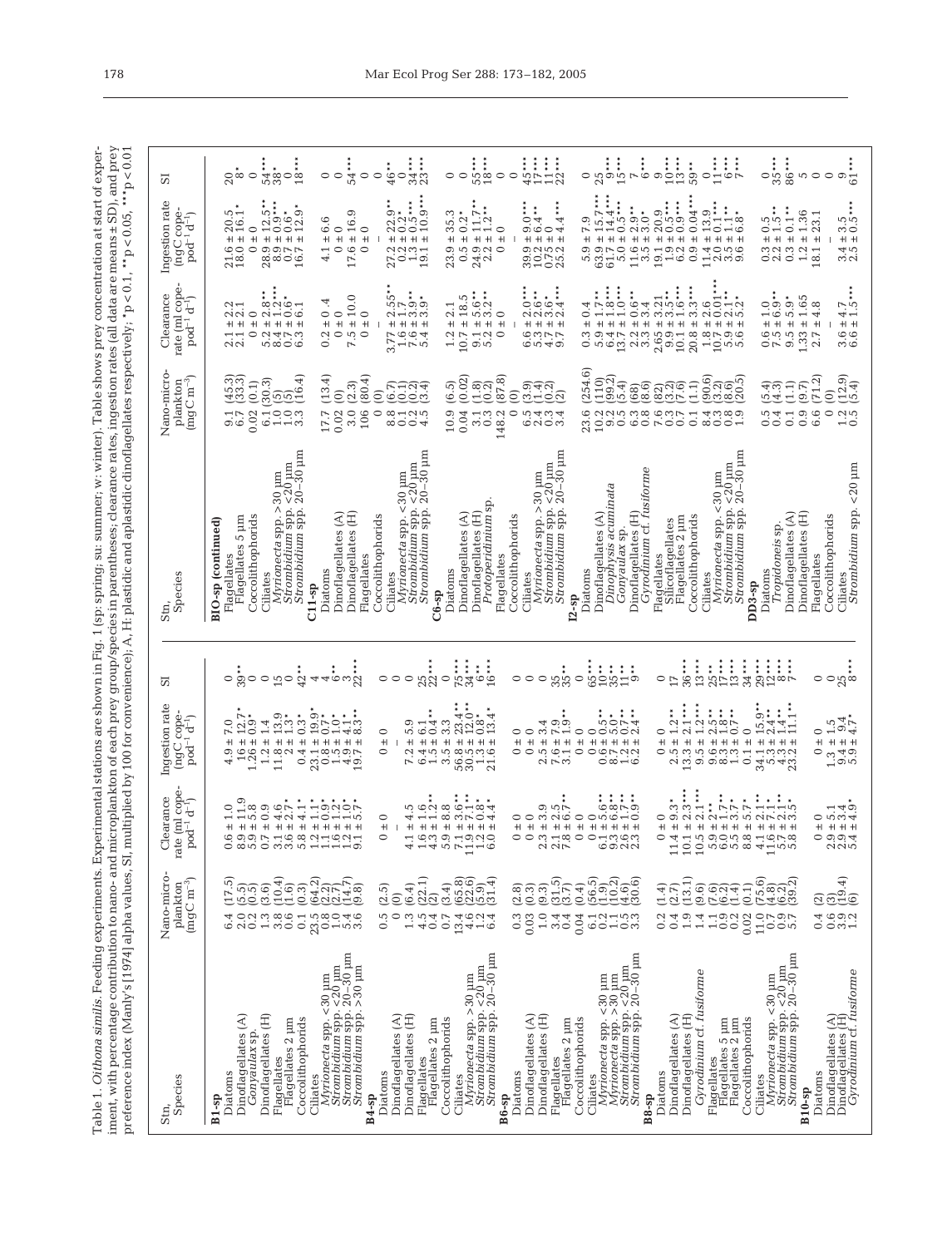| ⊣<br>٦ |
|--------|
| r      |

| Species<br>Stn,                                                                                                                                                                                                                                  | Nano-micro-<br>$\begin{array}{c} {\rm plankton}\\ {\rm (mg\,C\,m^{-3})} \end{array}$                                                                                                                                                                    | e (mi cope-<br>Clearance<br>t−<br>d<br>$pod^{-1}$<br>rat                                                                                                                                  | Ingestion rate<br>$\overline{p}$ and $\overline{q}$ coperation $p$                                                                                                                                                                                                                       | ದ                                                                                                                                                    | Species<br>Stn,                                                                                                                                                                                      | Nano-micro-<br>$\begin{array}{c} {\rm {plankton}}\\ ({\rm {mgC~m}^{-3}}) \end{array}$                                                                                                 | rate (ml cope<br>Clearance<br>$pod^{-1} d^{-1}$                                                                                                                                                                                   | Ingestion rate<br>$(ngC copen1q-1)$                                                                                                                                                                                                       | 57                                                                    |
|--------------------------------------------------------------------------------------------------------------------------------------------------------------------------------------------------------------------------------------------------|---------------------------------------------------------------------------------------------------------------------------------------------------------------------------------------------------------------------------------------------------------|-------------------------------------------------------------------------------------------------------------------------------------------------------------------------------------------|------------------------------------------------------------------------------------------------------------------------------------------------------------------------------------------------------------------------------------------------------------------------------------------|------------------------------------------------------------------------------------------------------------------------------------------------------|------------------------------------------------------------------------------------------------------------------------------------------------------------------------------------------------------|---------------------------------------------------------------------------------------------------------------------------------------------------------------------------------------|-----------------------------------------------------------------------------------------------------------------------------------------------------------------------------------------------------------------------------------|-------------------------------------------------------------------------------------------------------------------------------------------------------------------------------------------------------------------------------------------|-----------------------------------------------------------------------|
| Gyrodinium cf. fusiforme<br>Unidentified peridinians<br>Dinoflagellates (H)<br>Dinoflagellates (A)<br>Dinophysis acuta<br>Diatoms<br>$B1$ -su                                                                                                    | (14.6)<br>sic<br>Sicipio<br>8.5<br>2.2<br>$\overline{ }$                                                                                                                                                                                                | بن<br>r.<br>$\circ$<br>$\sim$<br>$\overline{\phantom{0}}$<br>$\overline{ }$<br>$+$<br>$+ + + +$<br>$\pm$<br>$+1$<br>ci ri<br>نناندان<br>6                                                 | $1.3*$<br>$6.6$<br>$+ 0.6$<br>$+ 0.6$<br>$+ 0.6$<br>7.13<br>4.8<br>$\pm$<br>$+$<br>$+$<br>$1.\overline{8}$<br>0<br>6.8<br>4                                                                                                                                                              | 16<br>$\circ$ r                                                                                                                                      | $<20~\mathrm{\upmu m}$<br>Dinoflagellates (H)<br>Gyrodinium cf. fusiforme<br>Strombidium spp.<br>Coccolithophorids<br>B1-w (continued)<br>Flagellates<br>Ciliates                                    | $\begin{pmatrix} 1.2 \\ 5.6 \end{pmatrix}$<br>(50.3)<br>$\binom{31.6}{3.7}$<br>$\widehat{0}$<br>$\circ$<br>フクマ<br>بناق<br>Ö.<br>$\sim$<br>⊣ಂ<br>ö                                     | $\rightarrow \infty$<br>00<br>$\overline{\phantom{0}}$<br>$\overline{\phantom{a}}$<br>$\circ$<br>$+1 +$<br>$+$<br>$+1$ $+1$<br>0.3<br>$\circ$<br>0.7                                                                              | ್ರಗ<br>∞ …<br>ಂ<br>$\overline{\phantom{0}}$<br>$\circ$<br>$+1 +$<br>$+1 +$<br>$+$<br>ή<br>∞ฺ∞<br>$\circ$<br>ಂ<br>ಂ                                                                                                                        | $\circ \circ \frac{1}{11}$<br>$rac{1}{57}$<br>$\circ$                 |
| Ciliates<br>Str <i>ombidium</i> spp. <20 µm<br><i>Strombidium</i> spp. 20-30 µm<br>Dinoflagellates (A)<br>Coccolithophorids<br>Flagellates<br>Flagellates 2 µm<br>Diatoms<br><i>Tropidoneis</i> sp.<br><b>B4-su</b>                              | $(19.4)$<br>$(6.9)$<br>(68)<br>0.2<br>$\frac{0.9}{2.1}$<br>$6.\overline{3}$<br>3.6<br>1.4                                                                                                                                                               | signi di si<br>وبانان<br>ùυ.<br>$\circ$ $\circ$ $\circ$<br>4FQ<br>$\frac{1}{2}$<br>$\circ$<br>$+1$ $+1$<br>$+$<br>$+1 +$<br>$+$<br>ごご ご レ<br>$Q \neq$<br>$\alpha$<br>$\circ$<br>$2^\circ$ | $4.3$<br>$4.3$<br>$1.5$<br>11.6<br>8.6<br>0.6<br>7.7<br>$\circ$<br>$+1 +$<br>$^{\rm +}$<br>$+1 +$<br>$\pm$<br>6.8<br>$\circ$<br>$23.5$<br>$18.7$<br>$18$ .                                                                                                                               | $\begin{array}{c}\n16 \rightarrow \rightarrow \\ 55 \rightarrow \rightarrow\n\end{array}$<br>$61***$<br><b>ROO ONO</b><br>$\frac{17}{17}$<br>$\circ$ | $<20~\mathrm{\upmu m}$<br>Gyrodinium cf. fusiforme<br>Strombidium spp.<br>Dinoflagellates (A)<br>E<br>Flagellates<br>Flagellates 2 µm<br>Coccolithophorids<br>Dinoflagellates<br>Diatoms<br>Ciliates | ်<br>(၁၀) (၁၀) ယ်<br>(၁၀) (၁၀)<br>(4.3)<br>$\begin{smallmatrix} 2 & 3 \ 2 & -1 \end{smallmatrix}$<br>$\circ$<br>3<br>ch ch<br>Qù ch<br>0.4<br>$\frac{1.3}{0.1}$<br>ö                  | 6<br>oo no<br>တ<br>$\sim$<br>$\circ$<br>$\overline{\bullet}$<br>ဖက<br>$\mathbf{C}$<br>0<br>$\circ$<br>$+1 +$<br>$+1$<br>$+$<br>$+1$<br>$+$<br>$+1$<br>$+1$<br>$+1$<br>5 H 30 H 30<br>5 H 30 H 30<br>$\circ$<br>10.4               | 0.6<br>88 36<br>88 36<br>N<br>نى نى<br>$\circ$<br>$\circ$<br>$\overline{\phantom{0}}$<br>$^{\rm +}$<br>$^{\rm +1}$<br>$+1$<br>$+1 +$<br>$+1 +$<br>$+1$<br>$^+$<br>00 80<br>00 80<br>$\circ$<br>$7.6$<br>0.4<br>Ńю<br>$\circ$<br>$\circ$   | $53***$<br>္း<br>စိတ္က စဥ္လ<br>$3.\overline{5}$<br>$\circ$<br>$\circ$ |
| Strombidium spp. 20-30 µm<br>Dinoflagellates (H)<br>Flagellates 5 µm<br>Coccolithophorids<br>Flagellates<br>Ciliates<br>$C8-Su$                                                                                                                  | $\left(\begin{matrix} 6 & 4 \\ 6 & 0 \end{matrix}\right)$<br>$(4.2)$<br>$(7.8)$<br>(0.3)<br>$\overline{(\vec{r},\vec{a})}$<br>2.6<br>2.3<br>20.2<br>0.1                                                                                                 | $0.47$<br>$0.47$<br>$-4.6$<br>Ņ<br>40<br>$\overline{\phantom{0}}$<br>$^{\rm +}$<br>$^{\rm +}$<br>$+1$ $+1$<br>$+1 +$<br>4<br>$Q -$<br>0<br>40                                             | $\pm$ 1.7 $^{**}$<br>$\pm 10.2^{\circ}$<br>$\pm 22.8^{\circ}$<br>$\pm 0.5$ <sup>*</sup><br>$\frac{4.9}{2.6}$<br>$+1 +$<br>7.6<br>0.6<br>28.4<br>r,o<br>50                                                                                                                                | $19**$<br>$20**$<br>37<br>$\circ$<br>14                                                                                                              | Dinoflagellates (H)<br>Dinoflagellates (A)<br>Coccolithophorids<br>Flagellates<br>Diatoms<br>Ciliates<br>$B6-W$                                                                                      | (10.7)<br>(14.9)<br>(59.7)<br>$(4.3)$<br>$(8.5)$<br>$\overline{0}$<br>0.4<br>2.8<br>$\circ$<br>$0.\overline{5}$<br>0.7                                                                | $\circ$<br>ග<br>4<br>$\div$<br>$\infty$<br>$\circ$<br>$\overline{\phantom{0}}$<br>$\circ$<br>$+$<br>$^{\rm +}$<br>$+1$<br>$+1$<br>$+1$<br>1.9<br>$\circ$<br>1.2<br>1.1<br>$\circ$                                                 | $0.4*$<br>$\circ$<br>$\frac{0}{1}$<br>$\circ$<br>$\mathfrak{g}$<br>$\circ$<br>$+$<br>$\pm$<br>$^{\rm +}$<br>$^{\rm +1}$<br>$+$<br>0.5<br>$\circ$<br>3.0<br>$\circ$<br>6.7                                                                 | 000000                                                                |
| Strombidium spp. <20 µm<br>Strombidium spp. 20–30 µm<br>Dinoflagellates (H)<br><i>Gyrodinium c</i> f. <i>fusiforme</i><br>Dinoflagellates (A)<br>Flágellates 5 µm<br>Flagellates 2 µm<br>Coccolithophorids<br>Flagellates<br>Diatoms<br>Ciliates | (26.8)<br>$\begin{smallmatrix} 1.10 \\ -1.50 \\ -1.50 \\ -1.50 \\ \hline \end{smallmatrix}$<br>(6.4)<br>$\frac{4}{10}$<br>(၁၀)<br>(၁၀)<br>(၁)<br>$\widehat{\sigma}$<br>13.8<br>nne<br>non<br>0.2<br>$\frac{8}{0.5}$<br>$\circ$<br>31.42<br>33.5<br>32.5 | ain cina<br>ب ن، ن<br>ω.<br>$\circ$<br>$\mathbf{C}$<br>4<br>$\sim$<br>$^{\rm +1}$<br>$+1$ $+1$ $+1$<br>$+1$<br>$+1 + 1 + 1 + 1 + $<br>$+1 +$<br>4 ∞<br>9 si co<br>نى نە ن<br>ώ ci         | $4.6$ ***<br>$0.5$ ***<br>$3.1**$<br>$+69.8$<br>$+69.8$<br>$+7.1$<br>$+ 0.8$ <sup>*</sup><br>$*8.0 +$<br>3.7<br>64<br>$+1 +$<br>$+$<br>$1.0$<br>$\frac{95.8}{87.2}$<br>$\frac{2000}{100}$<br>4<br>6.1<br>4                                                                               | $41$<br>$0,28$<br>$0,28$<br>$\circ \circ \circ^*_{\mathbb{C}}$<br>$\circ$<br>37<br>$\frac{1}{3}$                                                     | $_{20-30}^{+20}$ µm<br>Strombidium spp.<br>Strombidium spp.<br>Dinoflagellates (H)<br>Dinoflagellates (A)<br>Coccolithophorids<br>Flagellates<br>Diatoms<br>Ciliates<br>$B11-W$<br>$B8-W$            | (32.2)<br>(56.3)<br>(0.3)<br>ತಿ <u>ಬಂತ</u><br>ಅ<br>(1.6)<br>0.02<br>2.0<br>$3.\overline{5}$<br>0.02<br>0.14<br>0.04<br>0.1                                                            | 4<br>5<br>قضيا<br>$\overline{14}$ .<br>0<br>0<br>$\circ$<br>$\mathbb{C}$<br>⊣ຕ<br>$\circ$<br>$^{\rm +}$<br>$+$<br>$+1$<br>$+$<br>$+1$<br>$+1$<br>$+1 +$<br>8.3<br>$0.\overline{8}$<br>$\circ$<br>$\circ$<br>854<br>804<br>$\circ$ | $\sum_{0}^{***}$<br>r.<br>0.1<br>$\circ$<br>$\circ$<br>$\circ$<br>$\circ\circ\circ$<br>$^{\rm +}$<br>$^{\rm +}$<br>$+1 + 1 + 1$<br>$^{\rm +}$<br>$^{\rm +}$<br>$+1$<br>$\circ$<br>$\circ$<br>400<br>400<br>$1.1\,$<br>$\circ$<br>0<br>0.7 | $\frac{1}{300*}$<br>$20*$<br>$\circ$<br>$\circ \circ \circ$           |
| Dinoflagellates (H)<br>Dinoflagellates (A)<br>Coccolithophorids<br>Flagellates<br>Diatoms<br>$C10-su$                                                                                                                                            | (48.1)<br>(0.1)<br>(4.3)<br>1.3)<br>(41)<br>32.5<br>$1.0\,$<br>3.4<br>$\circ$<br>38.2                                                                                                                                                                   | 1.1<br>0.1<br>$\circ$<br>$\circ$<br>$\circ$<br>$\!+\!$<br>$+$<br>$+$<br>$+1$<br>$\pm$<br>$\circ$<br>$\circ$<br>$\circ$<br>$\overline{\phantom{a}}$<br>H                                   | 31.8<br>± 2.8<br>$\circ$<br>$\frac{0}{1}$<br>$\frac{0}{1}$<br>$\ddot{}$<br>$\ddot{}$<br>32.5<br>$\circ$<br>$1.6\,$<br>$\circ$<br>$\circ$                                                                                                                                                 | 15<br>$\circ$<br>$\circ$<br>$\circ$                                                                                                                  | Dinoflagellates (A)<br>Dinoflagellates (H)<br>Flagellates 2 µm<br>Coccolithophorids<br>Flagellates<br>Diatoms<br>Ciliates<br>$DD7-W$                                                                 | $\binom{47.6}{5.6}$<br>(33.6)<br>$(1.1)$<br>$(2.8)$<br>(14)<br>$\overline{0}$<br>$\circ$<br>0.1<br>0.5<br>$\overline{0.2}$<br>$\mathbf{C}$                                            | نت<br>$\mathbf{\Omega}$<br>4<br>$\overline{\phantom{0}}$<br>○<br>$+1$<br>$^{+}$<br>$+1$<br>$+1$<br>$+1$<br>$+1$<br>$\circ$<br>10000<br>$0.\overline{8}$<br>$\circ$                                                                | 0.6<br>نىن<br>$0.\overline{8}$<br>$\circ$<br>$\overline{\phantom{0}}$<br>$^{\rm +}$<br>$\pm$<br>$\pm$<br>$\pm$<br>$+1$<br>$+1$<br>$\circ$<br>$0.\overline{8}$<br>1.4<br>$0.\overline{5}$                                                  | 69**<br>31<br>$\circ$<br>$\circ$                                      |
| Ciliates<br>Str <i>ombidium</i> spp. <20 µm<br><i>Strombidium</i> spp. 20–30 µm<br>Unidentified peridinians<br>Dinoflagellates (A)<br>Dinoflagellates (H)<br>Tropidoneis sp.<br>Diatoms<br>DD1-su                                                | (54.5)<br>5 15<br>1 20<br>1 20<br>1119<br>1000<br>$0.\overline{8}$<br>3011<br>28.4<br>28.2<br>$\overline{0.1}$                                                                                                                                          | 00000000000<br>33<br>00 N<br>ijoid<br>$m + m$<br>$+1$ $+1$ $+1$<br>$\pm$<br>$+1$<br>$+1$<br>$+1$ $+1$<br>بنونين<br>$\dot{\omega}$<br>نى نى نى<br>$\vec{r}$                                | $\begin{array}{c} \pm 11.2^{**} \\ \pm 11.6^{**} \end{array}$<br>$:5.9***$<br>$:0.1***$<br>$\pm 1.6$<br>$\frac{2.5}{0.1}$<br>$\pm\!$<br>$^{\rm +}$<br>$\pm$<br>$+1$<br>$\ddot{}$<br>19.4<br>$\begin{smallmatrix} 11.9 & 1 \\ 0.3 & 1 \\ 10 & 1 \end{smallmatrix}$<br>1.2<br>بن<br>$\sim$ | $58$<br>$31$<br>$24$<br>$41***$<br>$14***$<br>58****<br>$\circ$                                                                                      | Gyrodinium cf. fusiforme<br>Gymnodinium sp<br>Dinoflagellates [H]<br>Dinoflagellates (A)<br>Flagellates 5 µm<br>Coccolithophorids<br>Flagellates<br>Diatoms<br>Ciliates<br>E18b-w                    | .<br>ಅಂಶ್ವರ<br>ವಿಲ್ವಾ<br>$\begin{pmatrix} 5 & 1 \\ 3 & 5 \end{pmatrix}$<br>(12.5)<br>(3.1)<br>$\widehat{0}$<br>$0.\overline{8}$<br>0.0<br>0.1<br>0.2<br>0.4<br>0.04<br>$1.7$<br>$1.2$ | 4<br>UOL FL<br>∞<br>$\overline{\phantom{0}}$<br>$\circ$<br>4<br>2<br>$\infty$<br>$+1$<br>$+1$<br>$+1$<br>$+1$<br>$+1 +$<br>$+1$<br>$\pm$<br>4.9<br>0.01<br>4.3<br>2.1<br>2.8                                                      | $4***$<br>$0.2*$<br>Γņ<br>တ္တ<br>$\frac{5}{20}$<br>4<br>$\circ$<br>$\circ$<br>ంగ<br>$\overline{\phantom{0}}$<br>$+1$<br>$+1$<br>$+$<br>$+$<br>$+1$<br>$+1$<br>$+$<br>$rac{900}{400}$<br>6.9<br>Ņ<br>0.7<br>1.2<br>ö                       | $59$<br>$37$<br>• • •<br>ဂ္က်က္က ဝ ဝ<br>8.4<br>$\circ$                |
| Dinoflagellates (A)<br>Flagellates<br>Flagellates 2 µm<br>Coccolithophorids<br>Proboscia alata<br>Diatoms<br>Ciliates<br>$B1-W$                                                                                                                  | ලිබි.<br>ගුපු ෆු<br>$(40)$<br>$(6.8)$<br>ี<br>เวิ<br>$\widehat{\circ}$<br>31120000<br>$0.\overline{8}$<br>$20.7$<br>3.5<br>$\circ$                                                                                                                      | 0.6<br>マジ<br>$\frac{1}{2}$<br>$\circ$<br>$+1 +$<br>$+1$<br>$+$<br>$+1 +$<br>3<br>ωü<br>$\circ$                                                                                            | 332<br>0.01<br>$\frac{0.2}{3.1}$<br>0.4<br>$\circ$<br>$+1$<br>$+1 +$<br>$+1 +$<br>$+1$<br>Ψù<br>بوب<br>Ċ.<br>$\circ$<br>Ö<br>Ö<br><u> ဟ က</u><br>$\circ$                                                                                                                                 | $\frac{2}{3}$<br>$\frac{4\infty}{2}$<br>$\circ$                                                                                                      | Ciliates<br><i>Strombidium</i> spp. <20 µm<br>Dinoflagellates (H)<br>Dinoflagellates (A)<br>Coccolithophorids<br>Flagellates<br>Diatoms                                                              | $\binom{14.7}{3.7}$<br>$(22)$<br>$(58.7)$<br>(7.3)<br>$\overline{0}$<br>$\widehat{c}$<br>0.0<br>$\mathcal{L}$<br>0.6<br>1.6<br>$\rm ^{0.0}$<br>0.4<br>ö                               | $\frac{8}{10}$<br>wiw<br>Ļ<br>ÖŅ<br>$^{\rm +}$<br>$+1$<br>$+1 +$<br>0.2<br>$1.7$<br>$1.7$                                                                                                                                         | $1.7***$<br>$0.1$ **<br>0.4<br>$\ddot{}$<br>$+1 +$<br>$\pm\vert$<br>$0.08$<br>$0.4$<br>$\overline{0}$ .<br>2.4                                                                                                                            | $52***$<br>$\circ$<br>$\circ$<br>$\circ$                              |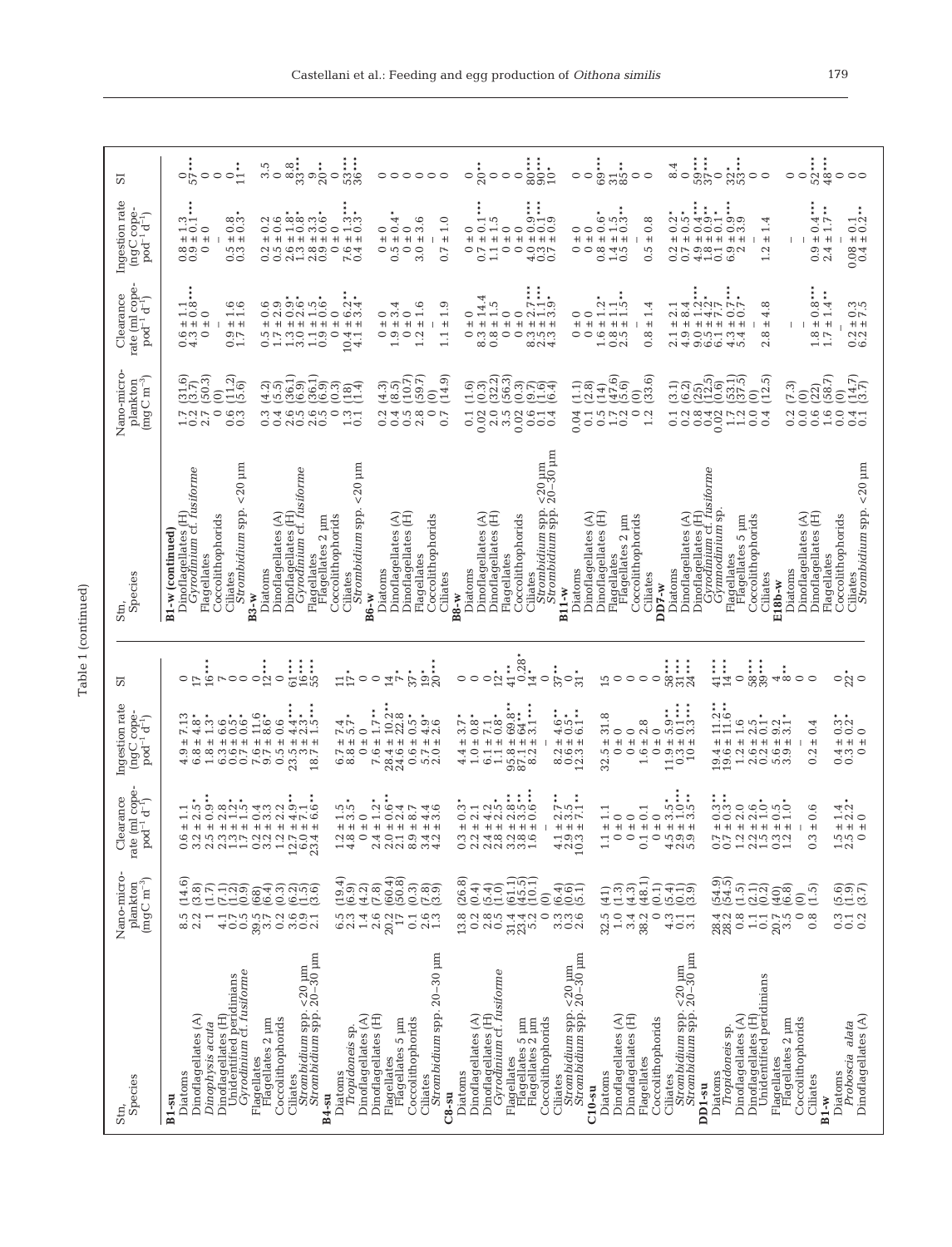on *Myrionecta* spp. and lower predation rates on smaller ciliates. However, the linear response of the feeding rates suggests that even in spring, when food sources were highest, ciliate abundance was probably too low to saturate ingestion rates (Fig. 4).

Overall, in the present study *Oithona similis* appeared to ingest motile prey, particularly ciliates, preferentially to other prey, with the latter only becoming important when the abundance of the former decreased to very low abundance (Table 1). Results from previous studies have presented conflicting evidence on the feeding ecology of *Oithona* spp. Lonsdale et al. (2000) reported that dinoflagellates were not important in the diet of *O. similis*, and Nakamura & Turner (1997) measured lower clearance rates on dinoflagellates  $(3.12 \text{ ml female}^{-1} d^{-1})$  than on ciliates  $(6.24 \text{ to } 9.12 \text{ ml})$ female<sup>-1</sup>  $d^{-1}$ ) of equivalent spherical diameter (i.e. ESD 20 µm). In contrast, *O. similis* in subantarctic seas cleared pennate diatoms (ESD 10 µm) and dinoflagellates (EDS 20 µm) at rates 3 and 1.3 times higher than ciliates (EDS 15 µm) respectively (Atkinson 1996). In Atkinson's (1996) study, however, ciliate carbon concentration was ~2 to 4 times lower than that of the dinoflagellates and diatoms in his own study, and up to 16 times lower than that of ciliates in the study of Nakamura & Turner (1997) and in the present study. Thus, consistent with the present study, the higher ingestion rates measured by Atkinson (1996) on diatoms and dinoflagellates were probably due to the very low abundance of ciliates in his study area. Nevertheless, ciliates differ in their locomotory behaviour, i.e. different ciliates probably elicit varying responses from *O. similis* and this might have well been another reason for the difference in prey-type selection measured at different stations in the present study and between the present and previous studies.

Although dinoflagellates did not form a large proportion of the microplankton in the present investigation, they appeared to be ingested preferentially to diatoms whenever present (Table 1). For instance, *Dinophysis acuminata* was the highest component of the *Oithona similis* diet in the Iceland basin (Table 1, Stn I2-sp), although the diatom *Chaetocerous pelagicus* dominated the nano-microplankton biomass. In summer, when ciliate abundance declined at all stations, *O. similis* had higher feeding rates on both the pennate diatom *Tropidoneis* spp. (Table 1, Stn DD1-su) and on flagellates (Table 1, Stn C8-su) which accounted for up to 80% of the diet. High filtration rates of *Oithona* spp. on pennate diatoms ( $\sim$ 12 female<sup>-1</sup> d<sup>-1</sup>, i.e. calculated from weight-specific filtration rates) have also been reported by Atkinson (1996). Findings from the present study, however, contrast with the measurements of Nakamura & Turner (1997), who found no evidence of ingestion of 6 to 8 µm flagellates by *O. similis*. Nevertheless, *O. similis* can feed, grow and reproduce on a unialgal diet of *Rhodomonas reticulata* (~6 µm length, C. Castellani pers. obs.) and *Oithona* spp. have been reported to feed on a variety of cultured flagellate species in other studies (Lampitt & Gamble 1982, Drits & Semenova 1984, Kiørboe & Sabatini 1994). Moreover, the fact that flagellates were ingested at higher rates when *Strombidium* spp. abundance was lowest (e.g. Table 1, Stns B4-su and C8-su) suggests that the copepods were feeding on them. It is interesting, however, that despite preying on flagellates in the present study, *O. similis* did not ingest *Phaeocystis* spp. colonies. Overall, these observations indicate that although preying selectively on ciliates, *O. similis* will switch to feeding on more abundant nano-microplankton prey when ciliate abundance declines.

It is also noteworthy that, since *Oithona similis* was the most abundant copepod species found in the study area throughout the year, accounting for between 40 and 80% of the total copepod community (C. Castellani pers. obs.), the impact of this species on the nanomicroplankton standing stock was probably quite important.

In the present study, the daily carbon ration of *Oithona similis* from nano- and microplankton represented on average, 9.5 and 8.2% body-C  $d^{-1}$  (max. 17%) in spring and summer respectively, but only  $0.54\%$  body-C d<sup>-1</sup> (max. 1.3%) in winter. Our maximum values are close to the 12 to 27% body-C  $d^{-1}$ reported by Nakamura & Turner (1997) and the 13% body-C d–1 measured by Lonsdale et al. (2000) for *O. similis* feeding on total nano- microplankton and ciliates respectively, but lower than the  $34\%$  body-C  $d^{-1}$ estimated by Atkinson (1996) for *Oithona* spp. feeding on phytoplankton.

At the mean temperatures encountered in the Irminger Basin, the cost of respiration for a female *Oithona similis* will range from ~6% body-C  $d^{-1}$  at 7°C in spring and winter and ~10% body-C  $d^{-1}$  at 11°C in summer (Castellani et al. 2005). Thus, whereas the ingestion rates measured at most of the stations in spring and partly in summer exceeded the cost of basic copepod body maintenance, those measured in winter were well below the energy requirements of the copepods.

# **SEPR and GGE**

Similarly to ingestion rate, SEPR (% d–1) of *Oithona similis* was highly correlated with total ciliates ingested, but not with total nano-microplankton carbon, for all stations. This supports the observation of Nielsen & Sabatini (1996) of a positive correlation in the EPR of *O. similis* in the North Sea with *in situ* microzooplankton but not with phytoplankton abundance. Nevertheless,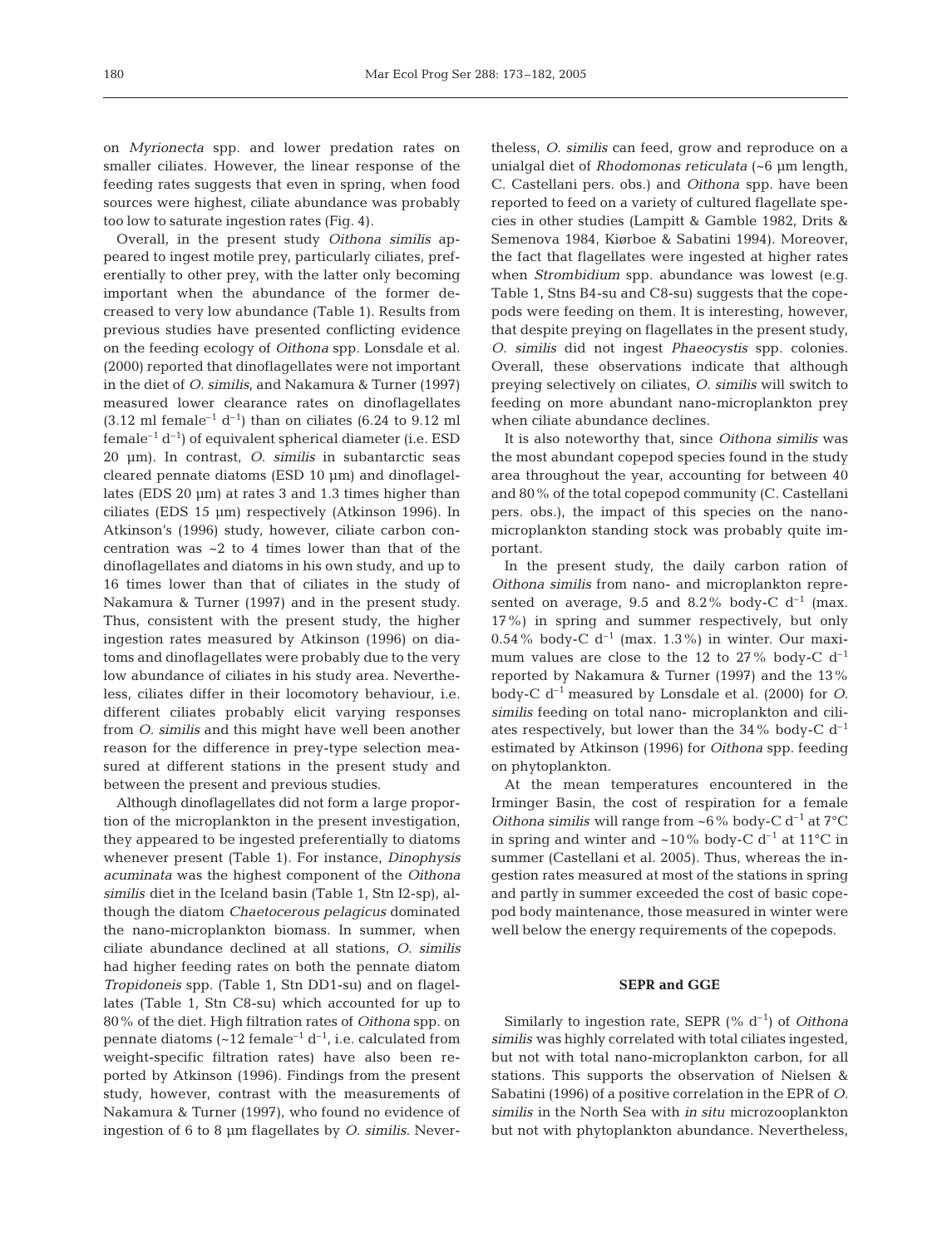the high and significant (i.e. different from zero, Fig. 5) intercept of the regression between SEPR and weightspecific ciliate carbon ingested  $(\% d^{-1})$  indicates that ciliates alone could not have supported reproduction.

The lack of agreement (particularly for the winter stations) between ingestion rates measured and those estimated from EPR (i.e. Fig. 6, assuming an egg production efficiency, GGE of 30%) indicates that *Oithona similis*, ingestion was probably underestimated by the bottle-incubation technique. *Oithona* spp. is able to feed on a very wide variety of food sources which include, beside unicellular microplankton, the nauplii (Lampitt 1978, Nakamura & Turner 1997) and faecal pellets (Gonzalez & Smetacek 1994) of other copepods, neither of which can usually be estimated accurately because of the relatively small volume analysed with this method. Alternatively, the 'bottle effect', i.e. incubation of a relatively large number of copepods in a small volume combined with the turbulence generated by the rotation of the plankton wheel, might have increased the encounter rate of jumping *O. similis* with the wall of the bottle, negatively affecting its mechanoreception of the prey. The copepods used in the present experiment originated from the entire upper 120 m of the water column, whereas the suspensions for the experiments originated from the chlorophyll maximum. Thus, it is also possible that low ingestion rates were caused by the fact that the *O. similis* food optimum was not in the chlorophyll maximum.

Nakamura & Turner (1997) have shown that, although a large part of the food source of *Oithona similis* is comprised of ciliates and flagellates, the calculated ingested food could cover metabolic requirements and egg production only when a carnivorous source was considered in the diet. In a laboratory study, Sabatini & Kiørboe (1994) could not measure any egg production in *O. similis* at flagellate concentrations of  $\langle 20 \mu g C \, h^{-1} \rangle$ and Lampitt & Gamble (1982) measured food-saturating conditions for *O. nana* only at flagellate concentrations >100  $\mu$ gC l<sup>-1</sup>. In the present study, the winter abundance in the field neither of flagellates (1.6 to 3.5 mg C m<sup>-3</sup>) or ciliates (0.6 to 1.3 mg C m<sup>-3</sup>) was high enough to sustain basic metabolism, let alone reproduction. Thus, during winter, *O. similis* may have been supported by an alternative food source such as the nauplii of small copepod species and/or the faecal pellets of euphausids which were found in the net samples.

The average GGE of 47% estimated in the present study, is higher than the often-used value of 30% (Ikeda & Motoda 1978) and the mean of 26% reported in Straile's (1997) review for copepods. However, in copepods, GGE can range from <10 to 80% (Straile 1997, Dam & Lopes 2003), and among other factors it can be affected by the chemical composition of the diet. For instance, an increase in nitrogen content of

the diet resulted in an increase in the GGE of the copepod *Paracalanus parvus* (Checkley 1980). Indeed, the GGE estimated in the present study, increased significantly with an increase in the percentage of ciliate carbon in the diet of *Oithona similis* (Fig. 7).

Given the preponderantly carnivorous diet of *Oithona* spp., in the present study, a GGE higher than that of more herbivorous copepods may not be unlikely, as diatoms and phytoplankton in general are considered to be less digestible, less nutritious and to contain less nitrogen than ciliates (Stoecker & Capuzzo 1990, Sanders & Wickham 1993, Klein-Breteler et al. 1999; but see Dam & Lopes 2003). Coincidentally, at Stn C8 su, where the lowest GGE of 17% was estimated,  $\sim$ 90% of the diet was composed of flagellates. A high GGE could represent an important evolutionary adaptation for a copepod like *O. similis*, living in a relatively 'food-diluted' environment. It is important to remember, however, that GGE is a derived parameter (i.e. the ratio between EPR and ingestion rate) and not a direct measurement. Thus, in the present study, the GGE might have been overestimated (i.e. GGE >100%), by using the EPR of a population (i.e. net samples) rather than of individual females incubated in feeding experiments. Future research will be required to elucidate whether *Oithona* spp. egg production efficiency is higher than that of other copepod groups.

#### **CONCLUSION**

By investigating the feeding ecology of *Oithona similis* over a wide temporal and spatial scale the present study has shown that microzooplankton, particularly *Strombidium* spp. ciliates were the main food sources for *O. similis* in the Irminger Basin and in the Iceland Basin. Other food items were only ingested when ciliate abundance became scarce.

There was a positive relationship between GGE and the percentage of ciliates in the diet, suggesting that microzooplankton had a higher nutritional vlaue for *Oithona similis* than other components of the microplankton.

Estimates of GGE >100, particularly in winter, suggest that ingestion was underestimated and that reproduction might have been supported by alternative prey which could not be taken into account by the feeding experiments.

*Acknowledgements*. This study was funded by the Natural Environment Research Council thematic programme Marine Productivity (grant NER/T/S/2001/00140). We wish to thank E. Fileman, D. Montagnes, Thomas Kiørboe and 3 anonymous referees for improving the paper with their comments. We also thank D. Harbour for carrying out the microplankton analysis and K. Drif for helping with the picking of *Oithona similis*.